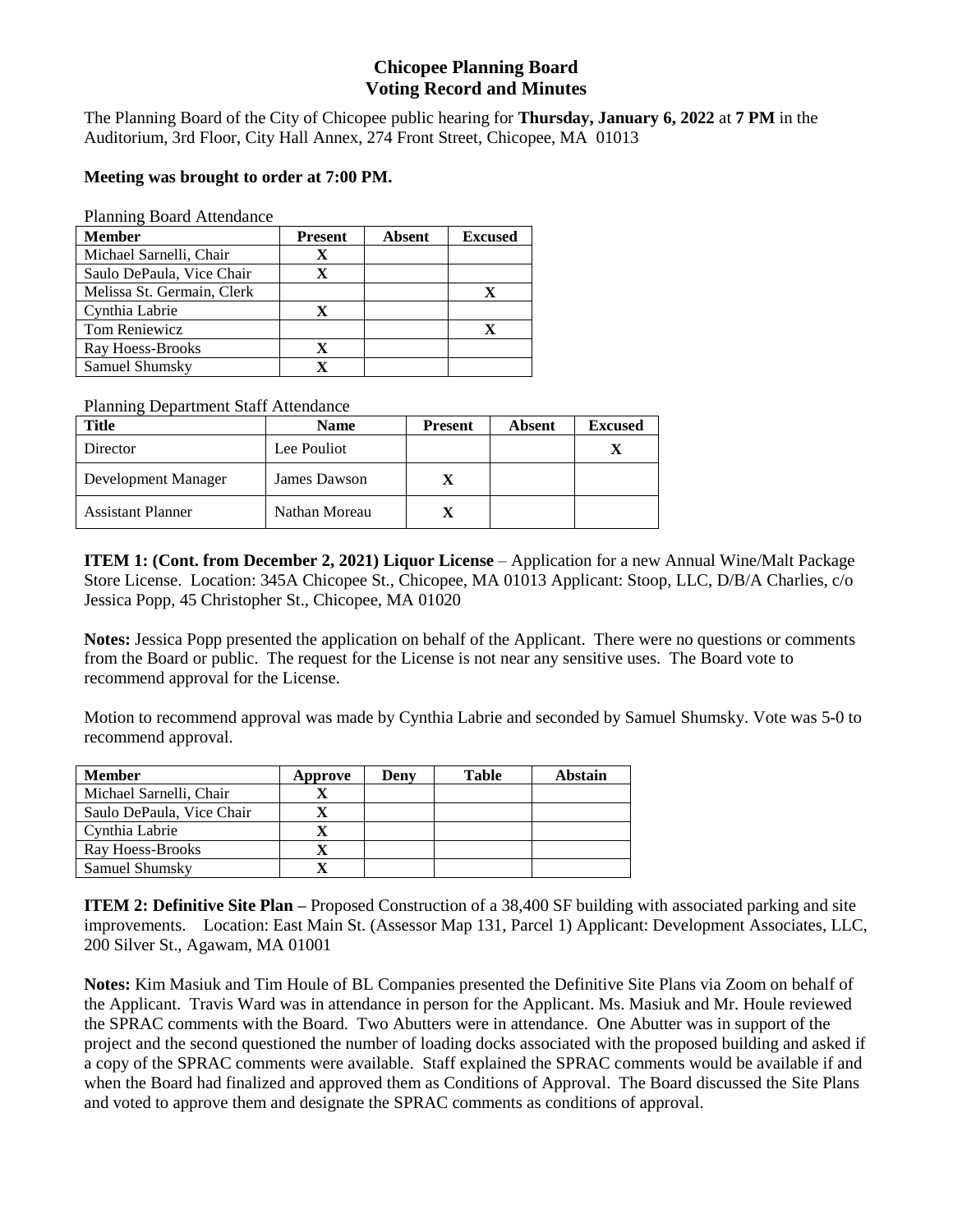Motion to approve with conditions was made by Cynthia Labrie and seconded by Samuel Shumsky. Vote was 5-0 to approve with conditions.

| <b>Member</b>             | Approve | Denv | Table | Abstain |
|---------------------------|---------|------|-------|---------|
| Michael Sarnelli, Chair   |         |      |       |         |
| Saulo DePaula, Vice Chair |         |      |       |         |
| Cynthia Labrie            |         |      |       |         |
| Ray Hoess-Brooks          |         |      |       |         |
| Samuel Shumsky            |         |      |       |         |

**ITEM 3a: ANR** – Benefit St. / Artisan St.

**Notes:** Staff explained the ANR.

Motion to approve was made by Cynthia Labrie and seconded by Samuel Shumsky. Vote was 5-0 to approve.

| <b>Member</b>             | Approve | Denv | <b>Table</b> | Abstain |
|---------------------------|---------|------|--------------|---------|
| Michael Sarnelli, Chair   |         |      |              |         |
| Saulo DePaula, Vice Chair |         |      |              |         |
| Cynthia Labrie            |         |      |              |         |
| Ray Hoess-Brooks          |         |      |              |         |
| Samuel Shumsky            |         |      |              |         |

**ITEM 3b: ANR** – Flood Controls Parcels and Surplus City Parcels

**Notes:** Staff explained the ANRs.

Motion to approve was made by Samuel and seconded by Cynthia Labrie. Vote was 5-0 to approve.

| <b>Member</b>             | Approve | Deny | <b>Table</b> | Abstain |
|---------------------------|---------|------|--------------|---------|
| Michael Sarnelli, Chair   |         |      |              |         |
| Saulo DePaula, Vice Chair |         |      |              |         |
| Cynthia Labrie            |         |      |              |         |
| Ray Hoess-Brooks          |         |      |              |         |
| Samuel Shumsky            |         |      |              |         |

**ITEM 3c: ANR** – 20 Chester Street

**Notes:** Staff explained the ANR.

Motion to approve was made by Cynthia Labrie and seconded by Samuel Shumsky. Vote was 4 in favor, 0 opposed and 1 abstention.

| <b>Member</b>             | Approve | Deny | Table | <b>Abstain</b> |
|---------------------------|---------|------|-------|----------------|
| Michael Sarnelli, Chair   |         |      |       |                |
| Saulo DePaula, Vice Chair |         |      |       |                |
| Cynthia Labrie            |         |      |       |                |
| Ray Hoess-Brooks          |         |      |       |                |
| Samuel Shumsky            |         |      |       |                |